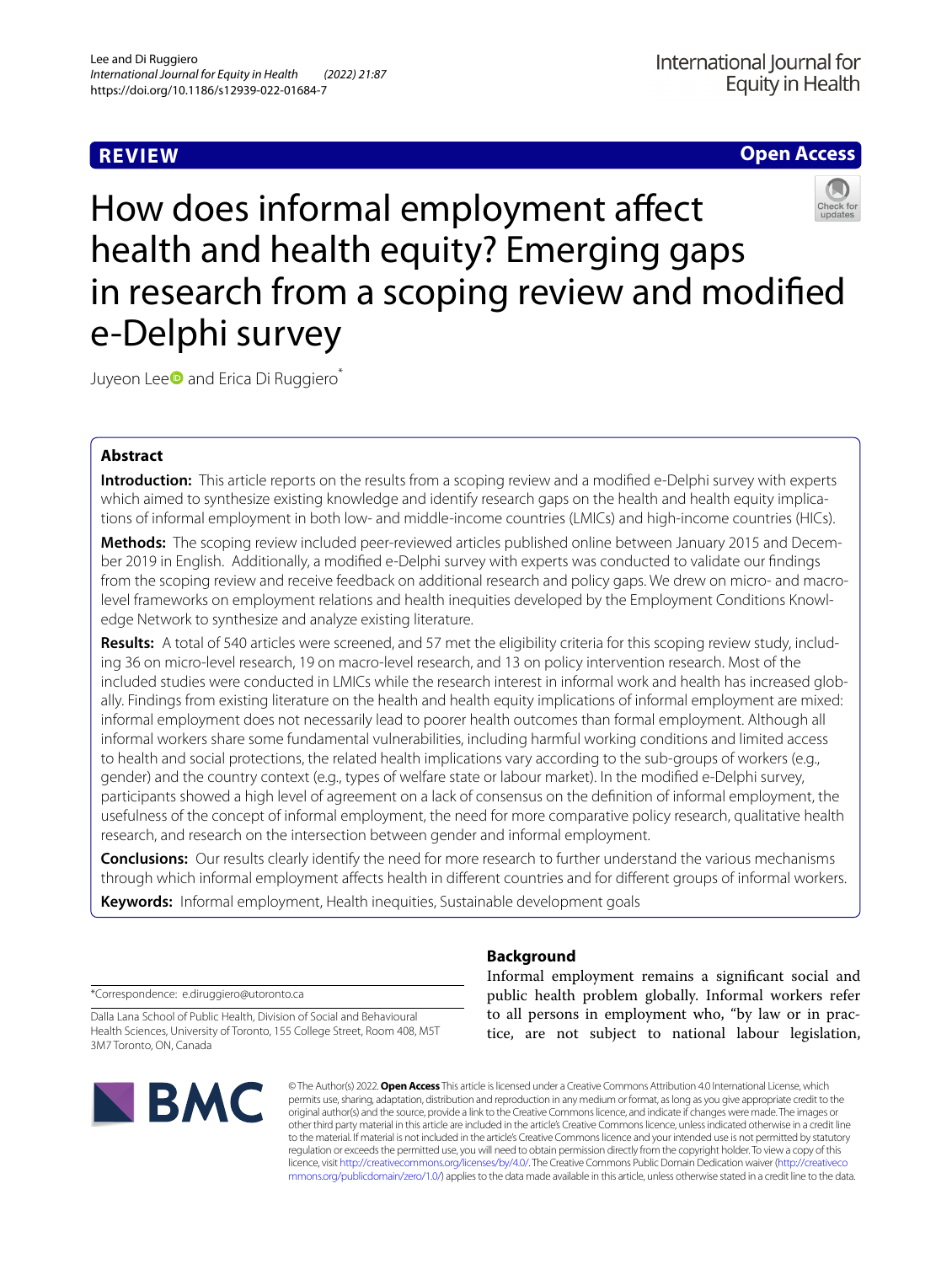income taxation, social protection or entitlement to certain employment benefts" [[1\]](#page-10-0). Although the concepts of informal sector, informal employment, and informal economy were frst adopted in 1950s to illustrate economic development within the 'developing' world [\[2](#page-10-1)], it has become more apparent that informal employment has signifcant relevance to high-income countries (HICs) in addition to low- and middle-income countries (LMICs). A standard employment relationship, which is full-time, permanent, and part of a subordinate relationship with one employer, became less dominant in HICs with the rise of alternative work arrangements including but not limited to dependent self-employment such as 'gig' work, a short-term contract arrangement mediated by online platforms [[3\]](#page-10-2). With the rise of such non-standard employment relationships, more workers are likely to work informally due to the lack of access to employmentrelated health and social protection as well as to statutory regulations to protect workers from hazardous and unhealthy working conditions and to ensure adequate wages for workers and occupational safety and health measures.

The COVID-19 pandemic has led to a growing interest in the health and health equity implications of informal employment. The COVID-19 and its containment measures have had disproportionate health and socioeconomic impacts on informal workers  $[4]$  $[4]$ . The pre-existing challenges faced by informal workers, including low wages, job insecurity, poor working conditions, and lack of benefts and insurance coverage, were clearly exposed during the pandemic through their direct and indirect impacts on health and have also been exacerbated by the measures put in place to contain the spread of the virus [[5\]](#page-10-4). Furthermore, the pandemic has particularly highlighted how informal employment intersects with gender, race/ethnicity, sexual identity, etc. [\[6](#page-10-5)]. For example, occupational groups involving frequent contact with people in the workplace, such as care and domestic workers, are predominantly comprised of women and migrant work-ers [\[7](#page-10-6)]. They have not only been exposed to health-harming working conditions, but also felt more overburdened with rising unpaid care and domestic demands due to the closure of schools and formal day-care services.

Calls for policy-relevant research on informal employment continue. These include: the International Labour Organization (ILO) Recommendation 204 on the transition from the informal to the formal economy, which was unanimously adopted in the tripartite International Labour Conference in 2015, the United Nations (UN) Sustainable Development Goal (SDG) indicator 8.3.1 under Goal 8 (Decent Work and Economic Growth) which calls for regular monitoring of the magnitude of informal employment in all countries (UN, 2015). Other relevant SDGs include: SDG Goal 3 (Healthy Lives) with Target 3.8 on achieving universal health coverage and Target 3.9 on reducing the number of deaths and illnesses from hazardous chemicals and others. These targets require labour market and welfare state policies that ensure access to health care and occupational safety and health for informal workers. Moreover, SDG Goal 5 (Gender Equality) urges all countries to "recognize and value unpaid care and domestic work through the provision of public services, infrastructure and social protection policies" (Target 5.4), refecting the gendered nature of informal employment where women are disproportionately represented in the informal economy. These SDGs are deeply interconnected and, ideally, should be addressed in an integrated and intersectoral way.

While many studies in LMICs report informal workers as having poorer working conditions and poorer health than their counterparts in formal employment, this literature has not been systematically evaluated to draw out the implications for future research and policy. Moreover, empirical evidence in HICs has only started to be published  $[8]$  $[8]$ . Particularly noteworthy is the fact that precarious employment, despite its popularity as a social determinant of health in research and policy contexts of HICs, has been mostly studied in the formal sector; less is known about informal employment, its level of precariousness, and its implications on health, gender, and equity [[9](#page-10-8)]. Employment precariousness, by definition, "makes it difficult to earn a decent income; interferes with their opportunities for decent working conditions; and/or puts their health and well-being at risk in material ways" [[10\]](#page-10-9). Employment precariousness is not necessarily equivalent to informal employment; rather, it is a cross-cutting condition of employment encompassing multiple dimensions including job insecurity, low wage level, lack of social benefts, and less power to unionize [[11\]](#page-10-10). Although informal wage earners are more likely to have higher levels of precariousness than workers in the formal sector, the level of employment precariousness can be heterogeneous within and between the formal and informal sectors. Given that studies on informal employment and health are being conducted in increasing numbers in both LMICs and HICs, an analysis of available evidence pertaining to the health and health equity implications of informal employment is needed.

This study outlines the findings of a scoping review and a modifed e-Delphi survey with experts which sought to map out existing knowledge and identify research gaps on the health and health equity implications of informal employment in both HIC and LMIC contexts.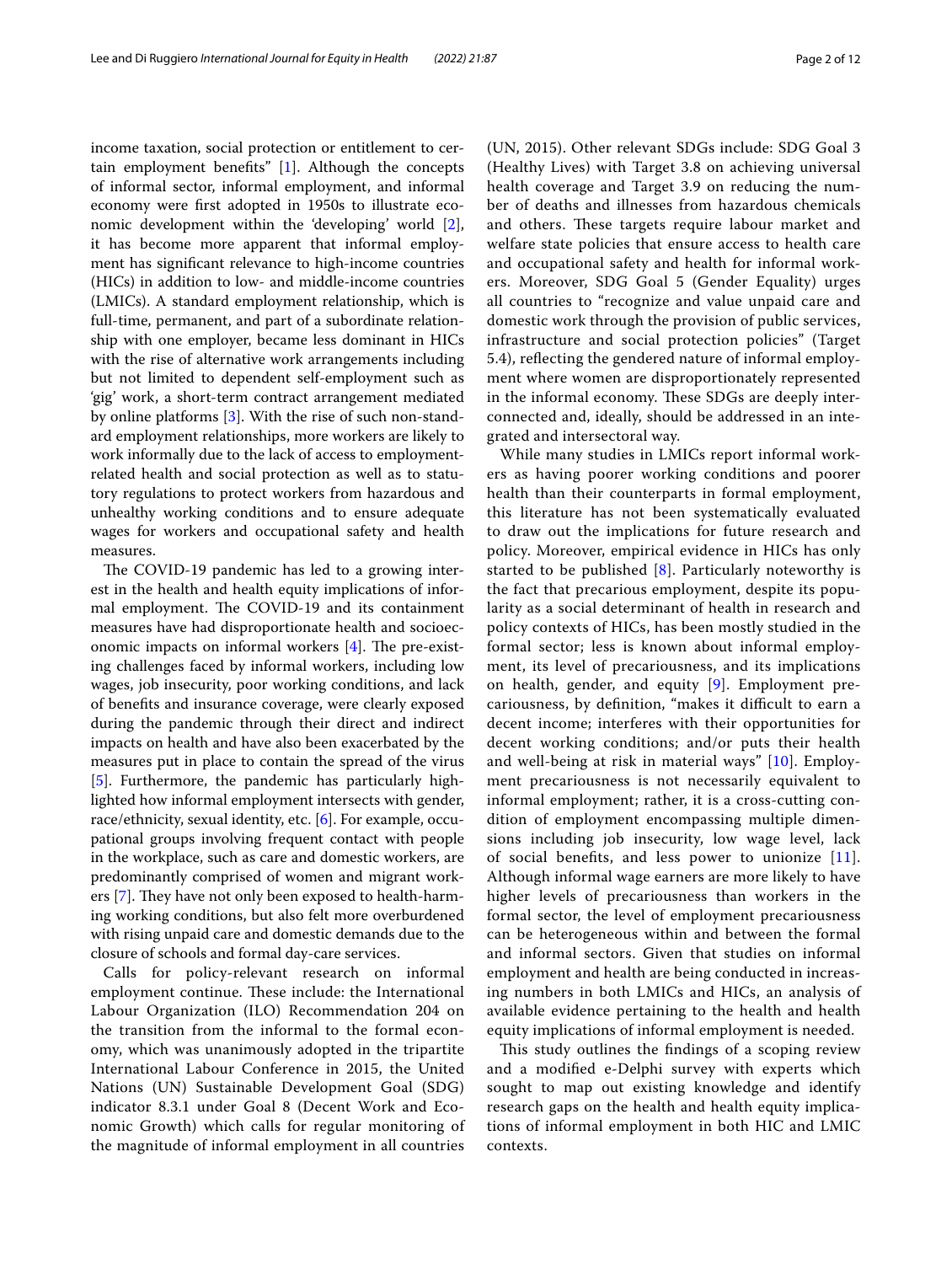## **Conceptual framework**

To guide our scoping review, we drew on micro- and macro-level frameworks on employment relations and health inequities developed by the Employment Conditions Knowledge Network (EMCONET), one of the nine Knowledge Networks established under the auspices of the World Health Organization (WHO)'s Commission on the Social Determinants of Health [\[11](#page-10-10)]. The microand macro-level frameworks were used as a conceptual framework to inform the scoping review questions and as a tool to analyze and synthesize empirical studies and identify gaps in research (see Benach, Muntaner [[11\]](#page-10-10) for a detailed explanation of the frameworks). The micro- and macro-level frameworks were originally developed for the purposes of helping us better understand the complex links between employment relations and health, guiding further observations and testing of potential mechanisms linking employment relations and health inequities, and helping identify potential policy interventions for reducing employment-related health inequities [\[11](#page-10-10)].

The macro-level framework indicates structural pathways through which health and health inequities associated with employment relations are produced and reproduced. The political power relations between the key political and economic actors are important upstream factors that determine the characteristics of labour market (e.g., labour regulation) and welfare state institutions and policies (e.g., social protection policies). In addition, the macro-level framework highlights the need for investigating the pathways through which the characteristics of the labour market and welfare state infuence workers' welfare and inequities in health according to employment relations.

The micro-level framework presents several microlevel pathways – specifcally harmful working conditions and material deprivation – through which employment precariousness may be linked to poor health outcomes of workers, directly or indirectly. Harmful working conditions refer to occupational exposures, hazards, and risk factors such as physical, chemical, biological, ergonomic, and psychosocial hazards. Since these harmful working conditions and material deprivation are unequally distributed across employment relations, they may have an important efect on employment-related health inequities. The micro-level framework further describes several mechanisms at a more micro-level through which employment and working conditions and material deprivation afect health inequities, including increasing the risk of developing negative health behaviours (e.g., smoking and heavy alcohol use), psychosocial factors (e.g., job insecurity), physio-pathological changes (e.g., reduced height due to child labour, increased blood pressure and heart rate due to work-related stress), as well as through unequal access to health care services. Finally, cross-cutting issues like gender inequity, labour migration, and race discrimination are taken into consideration as integral dimensions of the macro- and micro-level frameworks.

#### **Methods**

 We used a scoping review methodology and then conducted a modifed e-Delphi survey to seek expert opinions to help validate our fndings from the scoping review. The literature search focuses on empirical research addressing three main questions:

- 1) how does informal employment afect workers' health?
- 2) how do the health and health equity implications of informal employment vary across countries and according to gender and other social factors such as social class, race/ethnicity, age, and migrant status?
- 3) what are policies or programmes to mitigate the adverse health and health equity implications of informal employment?

Using a scoping review methodology  $[12]$  $[12]$ , we synthesized key themes in the existing literature, evaluated the types of evidence available in the feld of public health, and identifed emerging gaps in research. We used the PRISMA-ScR (PRISMA extension for Scoping Reviews) to guide us in the reporting of our scoping review fndings.

#### **Data sources and searches**

Scopus, Web of Science, and ProQuest databases were searched for peer-reviewed articles. Only peer-review literature was included; editorials, proposals, conference abstracts, magazine articles, and news articles were excluded. We also scanned references of a relevant article and grey literature that was retrieved from a grey literature database (Google Scholar) and targeted website searches of known organizations and institutions (e.g., ILO; The World Bank; WHO; Women in Informal Employment: Globalizing and Organizing (WIEGO)). The electronic search included articles published online between January 2015 and December 2019. The search strategy was limited to English language sources.

Given the scoping review objective of mapping out existing knowledge and identifying emerging gaps in research, the quality of research studies was not assessed. Accordingly, we included all the results meeting our inclusion criteria. The inclusion criteria for the articles included the following: (1) the article must be empirical research that examines the health or health equity implications of informal employment or that addresses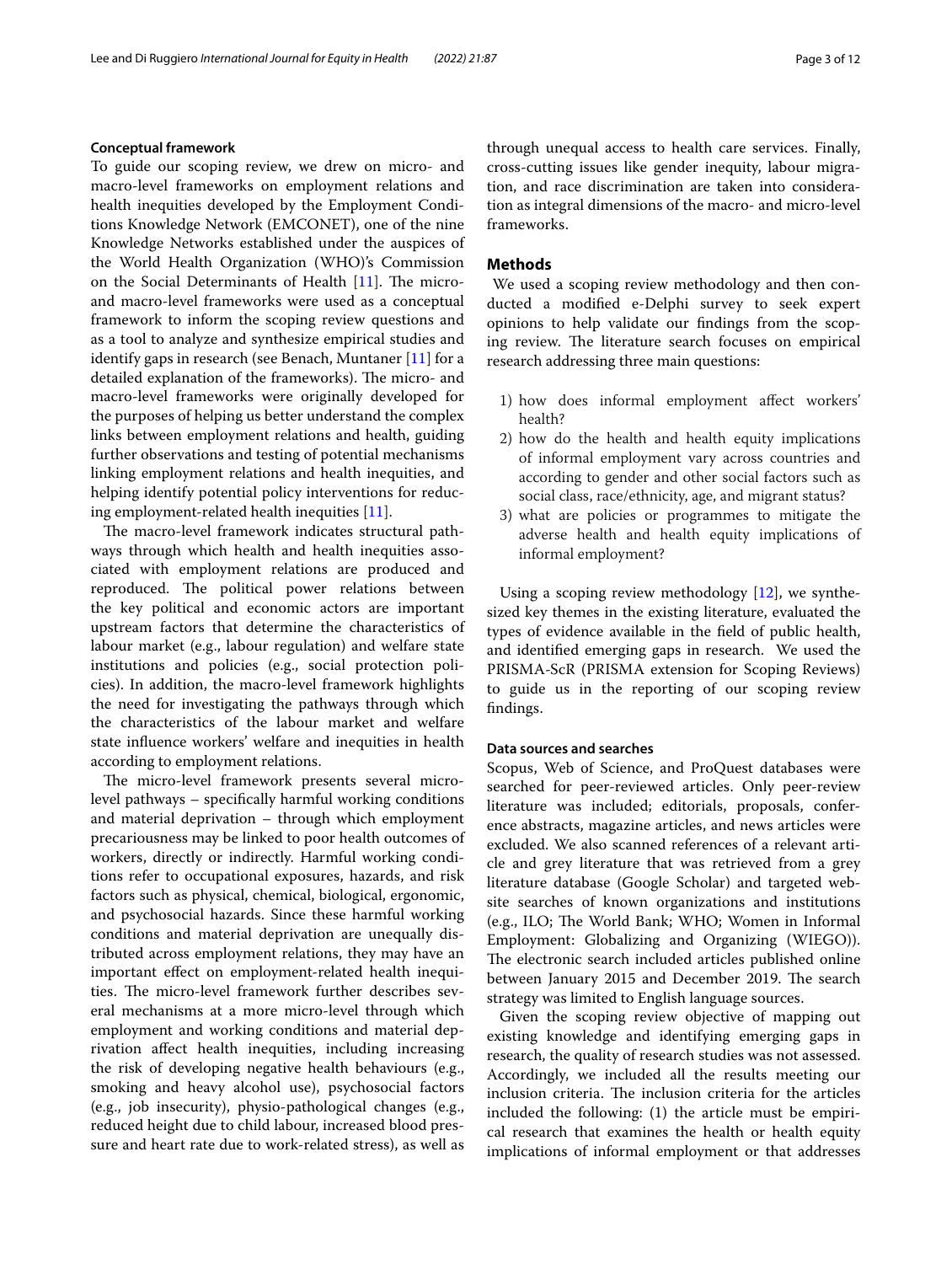specifc policies or programmes to improve the health of informal workers; (2) the article must frame the problem as informal work. Articles addressing only precarious employment, a condition of employment that cuts across the formal and informal sectors, were excluded.

## **Search strategy**

Literature searches were based on title, abstract, and keywords. Two central themes of the research questions – informal workers and health – were combined to guide the search. Search terms within each theme were combined with the Boolean operator OR, and themes were combined using the Boolean operator AND. The search terms of informal workers were: "informal work\*" OR "informal labour" OR "informal labor" OR "informal employment" OR "informal economy" OR "informal sector" OR "shadow economy." The search terms of health were: "health" OR "well-being." Two authors independently screened titles and abstracts and screened for full-text articles. Disagreement among the authors on the selection of literature was resolved through discussion until a consensus was reached among the authors.

#### **Literature synthesis**

The synthesis included quantitative analysis (e.g., frequency analysis) of the empirical research in terms of country context and the types of study methods (i.e., qualitative, quantitative, or mixed methods) and qualitative analysis (e.g., thematic analysis) of the research purpose. As described above, the macro- and microlevel frameworks provide potential subjects of research to grasp how and why employment relations afect the health of workers and their families and how to intervene to reduce inequities in health according to employment relations and conditions. In our scoping review, the frameworks were applied deductively to existing literature to determine what is known and unknown about the links between informal employment and health and the potential mechanisms linking informal employment and health inequities. In other words, the micro- and macro-level frameworks established a priori were used as a conceptual guide to categorize literature into relevant components of the frameworks and identify gaps in research that require further empirical observations and testing.

## **A modifed e‑Delphi survey**

To validate our fndings from the scoping review and receive feedback on additional research and policy gaps on the health and health equity implications of informal employment, we conducted a modifed e-Delphi survey with experts including researchers, research funders, global institutions, and other users of such research. This is a group facilitation technique that seeks to obtain consensus of expert opinions on a specifc topic through the use of structured questionnaires sent electronically to participants  $[13-15]$  $[13-15]$ . The authors determined the list of potential participants who could represent the diverse expertise and knowledge about informal work and its health, gender, and equity implications in HICs and LMICs based on a review of the grey and academic literature. An invitation to participate was sent via email to recruit potential participants. There were two rounds of surveys that were sent out on July 11, 2020 and January 12, 2021, respectively, where participants were asked to respond anonymously to the questions (see Additional fle 1). Participants were requested to indicate the degree to which they agree or disagree with the research and policy gaps the authors identifed based on a scoping review. They were requested to expand on their response, providing reasoning for their answer and/or additional information in a text box. Following the frst round of responses, we synthesized the responses and returned the responses to the participants in summary form for review. Participants were allowed to change their responses (as needed) after reviewing those of other participants. The survey included participants who could represent the varying expertise and knowledge about informal work and its health, gender, equity implications in HICs and LMICs. The list of 64 potential participants was determined based on the scoping review of grey and academic literature and through targeted website searches of known organizations and institutions.

## **Results**

## **Screening results**

The literature search resulted in  $540$  results (Fig. [1](#page-4-0)). After screening the abstracts for 540 potentially relevant papers, 28 were excluded for not being empirical research, 376 were excluded for not being related to the health implications of informal employment. After screening 139 potentially relevant full-text papers, 2 were excluded because they were not accessible in full text, 6 were excluded for not being empirical research, 3 were excluded for not being peer-reviewed, and 71 were excluded for not being related to the health implications of informal employment. A total of 57 studies were classifed into one or more than one relevant category. Studies that have more than one relevant category were counted multiple times. Subsequently, 68 papers (with duplicates) were included for the scoping review.

### **Characteristics of included studies**

Of the 68 peer-reviewed articles, 9 were published in 2015 (13.2%), 11 in 2016 (16.2%), 14 in 2017 (20.6%), 13 in 2018 (19.1%), and 21 in 2019 (30.9%). Most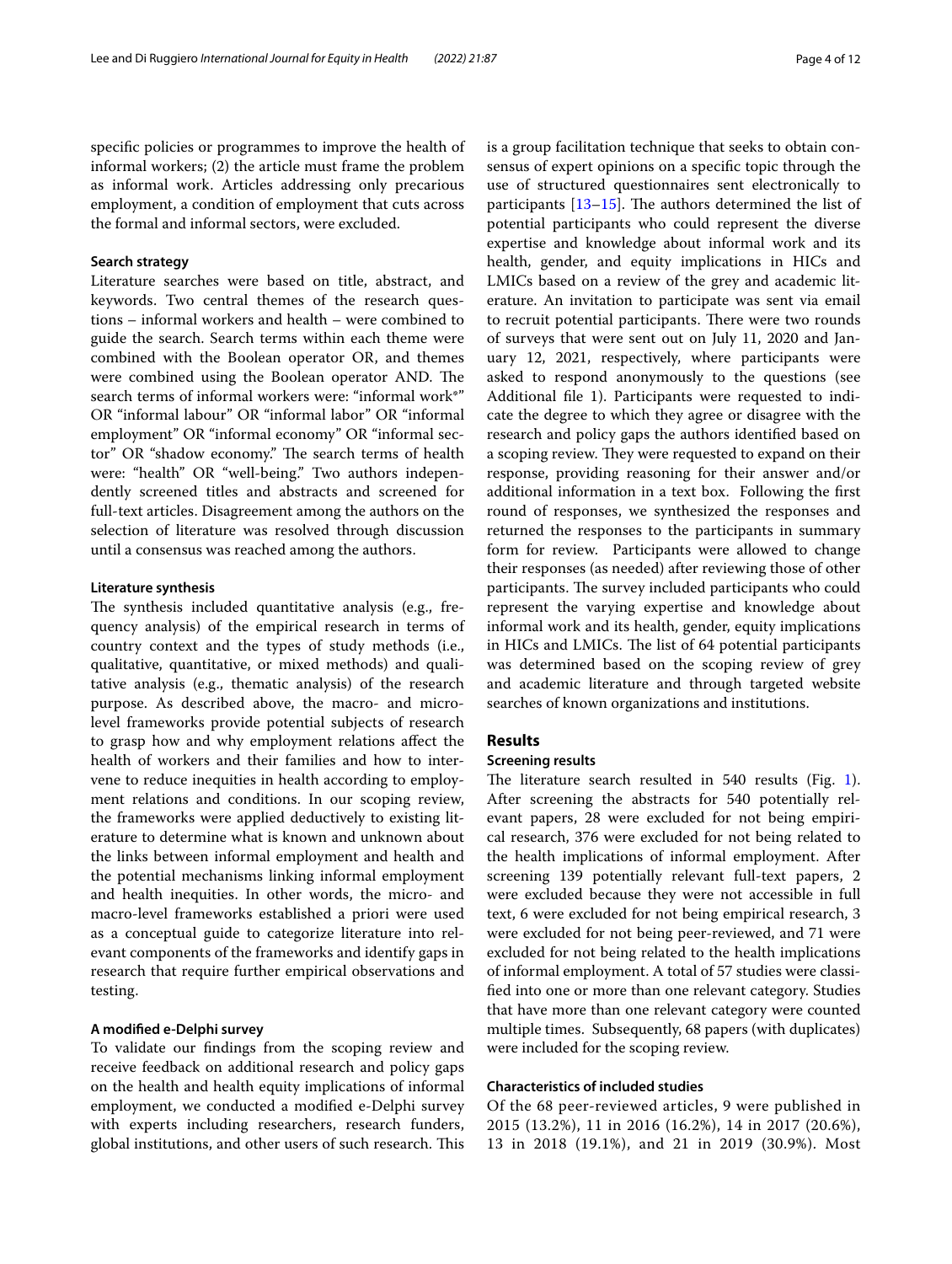

<span id="page-4-0"></span>studies were conducted in LMICs (51, 75.0%), including countries in Asia, Africa, and Latin America. Although only 17 were conducted in HICs including the United States, Canada, Chile, Greece, Spain, Japan, and countries in the European Union, the number increased from 4 to 2015 to 8 in 2019, indicating the growing research interest in informal employment and health in HICs as well as in LMICs. In terms of research methods, 41 (60.3%) were conducted using quantitative research methods, 23 (33.8%) using qualitative research methods, and 4 (7.4%) using mixed-methods.

## **Scope and focus of included studies**

Table [1](#page-4-1) presents themes identified in our scoping review, which we have grouped into three broad categories, including micro-level, macro-level, and policy intervention research, based on the conceptual framework. Of the 68 peer-reviewed articles, 36 (52.9%) were papers that examined micro-level determinants of health in informal workers, 19 (27.9%) were papers that examined macro-level determinants of health inequities between workers in formal and informal employment, and 13 (19.1%) were research on policy interventions to mitigate the adverse health implications of informal

<span id="page-4-1"></span>

|  |  | Table 1 Summary of themes |
|--|--|---------------------------|
|--|--|---------------------------|

| Category                       | <b>Theme</b>                                                        | Pathway                                                                                                                                                    | N. of paper     |
|--------------------------------|---------------------------------------------------------------------|------------------------------------------------------------------------------------------------------------------------------------------------------------|-----------------|
| Health implication             | Micro determinants of work-<br>related health inequity ( $N = 36$ ) | Harmful working conditions - occupational exposures, hazards, and<br>risk factors (physical, chemical, biological, ergonomic, and psychosocial<br>hazards) | $24^a$          |
|                                |                                                                     | Material deprivation & economic inequalities                                                                                                               | 1a              |
|                                |                                                                     | Access to health care (Health system)                                                                                                                      | $6^a$           |
|                                |                                                                     | Behavioral, psychosocial, and physio-pathological pathways                                                                                                 |                 |
|                                |                                                                     | No specific mechanism                                                                                                                                      | 3               |
|                                | Macro determinants of work-<br>related health inequity $(N = 19)$   | Political power relations; intermediary labour market and welfare state<br>policies leading to health inequities                                           | 3               |
|                                |                                                                     | Gender                                                                                                                                                     | 14 <sup>a</sup> |
|                                |                                                                     | Labour migration                                                                                                                                           | $2^a$           |
| Policy intervention $(N = 13)$ | Health insurance policy                                             |                                                                                                                                                            | 11              |
|                                | Occupational health and safety                                      |                                                                                                                                                            | 3               |
|                                | Right to refuse dangerous work                                      |                                                                                                                                                            |                 |

<sup>a</sup> Papers were counted multiple times into relevant categories of research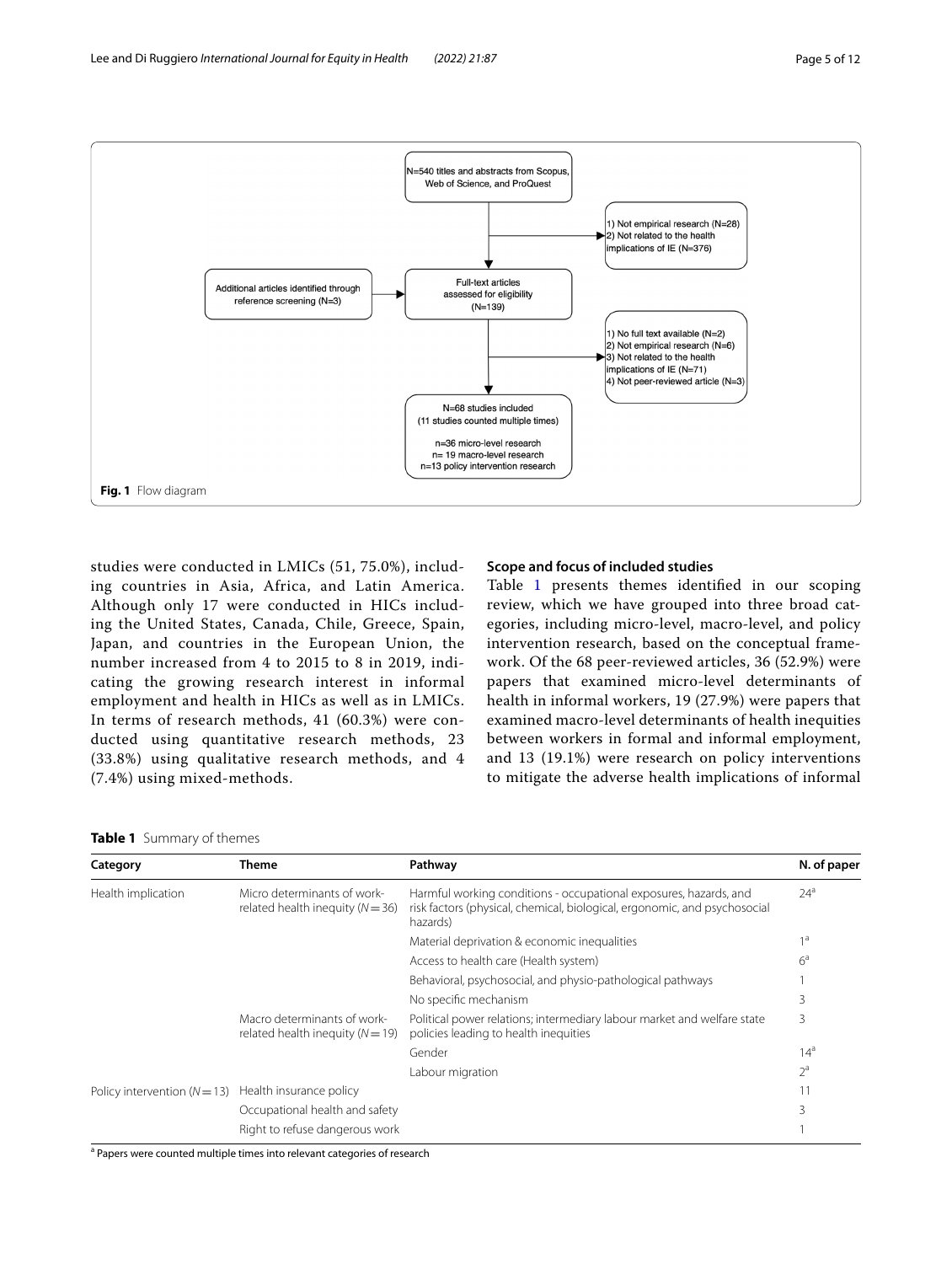employment. It should be noted that all empirical studies addressing cross-cutting issues such as gender inequity and labour migration were classifed not only into relevant categories of micro-level research but also into macro-level research because they constitute structures of inequality embedded in our society. The gender category includes empirical studies that have analyse stratifed by sex and/or examine the gender dimension of informal employment and its impact on health.

## *Micro‑level research*

Of the 36 micro-level research studies, the majority were studies conducted in LMICs (29, 80.6%). Diverse types of informal workers were studied in LMICs, including waste workers [[16–](#page-10-14)[21](#page-10-15)], trash pickers [\[22](#page-10-16)], clay artisans [[23\]](#page-10-17), taxi drivers [\[24\]](#page-10-18), artisanal and small-scale gold miners [\[25](#page-10-19)], informal commerce workers [\[26\]](#page-10-20), female beer promoters [[27\]](#page-10-21), domestic workers [[28\]](#page-11-0), informal fsheries [[29](#page-11-1)], and informal workers in the construction and manufacturing industry  $[30-37]$  $[30-37]$  $[30-37]$ . The remaining micro-level studies were conducted in LMICs [\[38–](#page-11-4)[43\]](#page-11-5) and HIC contexts [\[9](#page-10-8)], rather than focusing on a specifc type of informal workers, and analyzed survey data or injury reports to examine the diference in health outcomes between workers in informal and formal employment.

The majority of the 36 micro-level research studies (24, 66.7%) explored occupational exposures, hazards, and risk factors as an important mechanism linking informal employment to poor health outcomes. Of the 24 studies, most explored the poor working conditions present in the workplaces, such as exposure to physical, chemical, biological, and ergonomic hazards [\[17](#page-10-22)[–19,](#page-10-23) [21,](#page-10-15) [22](#page-10-16),  $28, 31, 33-37, 44, 45$  $28, 31, 33-37, 44, 45$  $28, 31, 33-37, 44, 45$  $28, 31, 33-37, 44, 45$  $28, 31, 33-37, 44, 45$  $28, 31, 33-37, 44, 45$  $28, 31, 33-37, 44, 45$  $28, 31, 33-37, 44, 45$ . There were 3 studies that focused on psychosocial risk factors, such as lack of control and high demands, and their association with health [\[26](#page-10-20), [32](#page-11-10), [39\]](#page-11-11). Some studies investigated the lack of knowledge and awareness of occupational safety and health risks on the part of workers and employers [[16](#page-10-14), [17,](#page-10-22) [20,](#page-10-24) [30](#page-11-2)] and poor safety practices such as the non-completion of safety training and non-use of personal protective equipment at work  $[17, 20, 25, 29, 36]$  $[17, 20, 25, 29, 36]$  $[17, 20, 25, 29, 36]$  $[17, 20, 25, 29, 36]$  $[17, 20, 25, 29, 36]$  $[17, 20, 25, 29, 36]$  $[17, 20, 25, 29, 36]$  $[17, 20, 25, 29, 36]$  $[17, 20, 25, 29, 36]$  $[17, 20, 25, 29, 36]$  $[17, 20, 25, 29, 36]$ . These are actions at the micro level that can help identify and mitigate occupational exposures, hazards, and risk factors in the workplaces.

Of the 36 micro-level research studies, 7 explored barriers to accessing health care [[22](#page-10-16), [27](#page-10-21), [42](#page-11-13)[–46\]](#page-11-14), 1 quantitative study explored diferential health efects of informal employment by income groups [[47\]](#page-11-15), and 1 quantitative study explored behavioural risk factors such as obesity, smoking, and alcohol drinking leading to poor health outcomes in taxi drivers in Thailand, most of whom were engaged in informal employment [[24](#page-10-18)].

#### *Macro‑level research*

Of the 19 macro-level research studies, 14 explored the intersection between gender and informal employment, including 7 and 7 studies in LMIC [\[28](#page-11-0), [29](#page-11-1), [43](#page-11-5), [48–](#page-11-16)[51](#page-11-17)] and HIC contexts  $[44, 45, 47, 52-55]$  $[44, 45, 47, 52-55]$  $[44, 45, 47, 52-55]$  $[44, 45, 47, 52-55]$  $[44, 45, 47, 52-55]$  $[44, 45, 47, 52-55]$  $[44, 45, 47, 52-55]$  $[44, 45, 47, 52-55]$ , respectively. It is notable that, among a total of 10 studies published in HIC contexts (without duplicates), 6 studies focus on the health and well-being of informally employed domestic workers [\[44](#page-11-8)], informal caregivers [\[47](#page-11-15), [52–](#page-11-18)[54\]](#page-11-20), and recent immigrant women in informal employment  $[45]$  $[45]$ . This refects the diferent realities of informal employment in LMICs and HICs: while in LMICs informal employment is a dominant source of employment, in HICs informal employment is rather concentrated in marginalized groups of society such as women, immigrants, and migrant workers. Also, the recent trend of emphasizing the gendered nature of informal employment in both LMICs and HICs indicates that paid/unpaid domestic and care work in the informal economy that has been perceived as being the responsibility of women (i.e., their family obligations) and undervalued socially and economically is becoming increasingly recognized.

Of the remaining 5 studies of macro-level research, 2 investigated the intersection between labour migration and informal employment in Greece [\[46\]](#page-11-14) and United States [\[45](#page-11-9)]. 1 study analyzed how employment protection legislation moderates the efect of temporary and informal employment on the subjective well-being of the workers across European countries  $[56]$ . The remaining 2 studies conducted political analysis of the reform of the universal health coverage in Ethiopia [\[57\]](#page-11-22) and of expanding healthcare access and fnancial protection to people in poverty and informal sector workers in Mexico and Turkey [[58\]](#page-11-23). The latter two political analyses are categorized as macro-level research as they focus on examining the power relations between key political and economic actors and their implications on the health care reforms.

#### *Policy intervention research*

Of the 13 policy intervention research studies, all were conducted in LMICs with the purpose of either evaluating a specifc policy intervention or exploring the experiences of workers or key informants with existing policies or programmes. Of these, 9 were in relation to extending health insurance to informal workers [[59–](#page-11-24)[67](#page-11-25)], 3 were about extending occupational health and safety services to informal workers [\[68](#page-11-26)[–70\]](#page-11-27), and 1 was about the implementation of the right to refuse dangerous work in South African mines [\[71\]](#page-11-28).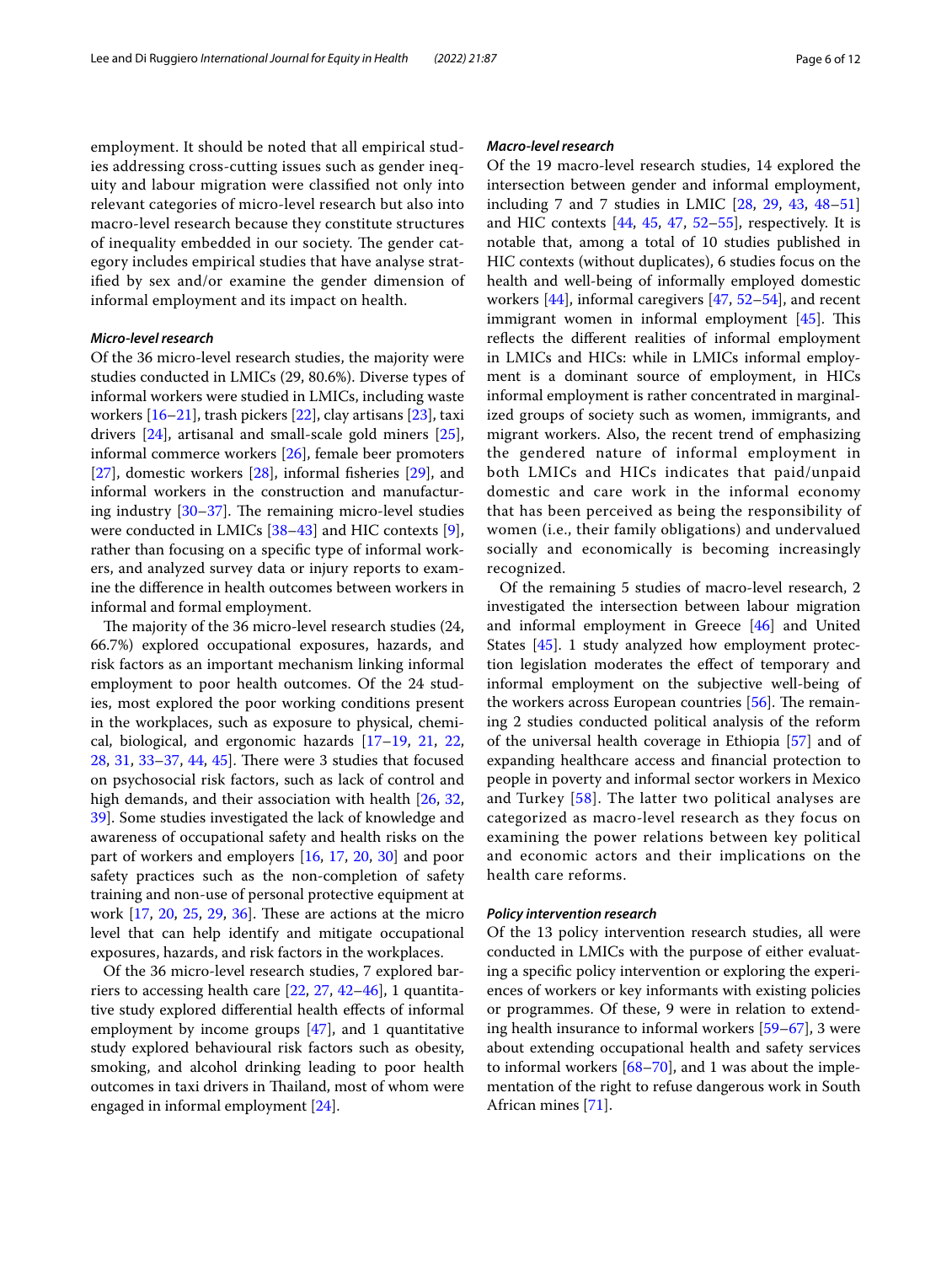## **Health and health equity implications of informal employment**

Findings from our scoping review are mixed on the health and health equity implications of informal employment. Informal employment does not necessarily lead to poorer health outcomes than formal employment. Our scoping review suggests that more research is needed to further understand the various mechanisms through which informal employment afects health in diferent countries and for diferent groups of informal workers.

#### *Negative health implications of informal employment*

The negative impact of informal employment on the subjective well-being of individuals is empirically corroborated by studies in Colombia [\[40\]](#page-11-29), Mexico [\[38\]](#page-11-4), and Central American countries [\[51](#page-11-17)]. Most notably, Lopez-Ruiz, Artazcoz [\[51](#page-11-17)] used a multidimensional measurement of informal employment, including absence of an employment contract, lack of social security coverage, or employment status, and found that not having social security coverage is the strongest predictor of poor subjective health and mental health for informal workers in both women and men. The adverse health impacts of informal employment are also supported by the aforementioned micro-level research studies in LMICs that describe occupational exposures, hazards, and risk factors, lacking knowledge and awareness of occupational hazards, and poor safety practices in specifc types of informal work [\[16](#page-10-14)[–22,](#page-10-16) [25](#page-10-19), [26,](#page-10-20) [30](#page-11-2)[–37,](#page-11-3) [39](#page-11-11)].

Additionally, the lack of social security coverage prevented the informal workers from seeking care at a medical institution. Direct and indirect costs, such as income foregone and the time to visit a medical doctor, were cited as major barriers to accessing health care. It was common across these studies that informal workers were heavily reliant upon informal ways of dealing with health problems, rather than through formal access to hospitals, including being dependent on medicines they purchased from the drugstores alone [[27\]](#page-10-21), self-medication [\[22](#page-10-16)], and herbal medicine [\[42\]](#page-11-13). A study in a HIC setting illustrates how migrant workers in the informal sector were frequently subject to invisible prejudice and discrimination at a public hospital and thus preferred private healthcare and to seek medical opinions from relatives or informal networks [\[46\]](#page-11-14).

## *Taking gender and labour market and welfare state institutions into consideration*

Some studies provide empirical evidence that is counter to the negative health implications of informal employment. For example, in the 27 European Union countries, Julià, Belvis [\[9](#page-10-8)] found no signifcant diference in health outcomes between informal employees and permanent and temporary employees in formal employment, despite the informal employees having signifcantly worse working conditions and higher employment precariousness than the formal employees. The authors provide a potential explanation that the study results are likely to be driven by the healthy worker bias, i.e., those who survive in the informal economy despite poor working conditions are likely to be healthier.

Other studies attempt to account for the diferences in the potential health implications of informal employment by groups of workers and welfare states. Most notably, employment informality has differential gendered effects. For example, in countries like South Africa where women experience the "double-burden" of income earning and family care, the increasing formality in employment brings greater health benefts to women than to men [\[50](#page-11-30)]. However, this protective efect of employment formality in women does not seem to hold in a study conducted in Chile [\[55](#page-11-19)]. In Chile, informal employment was signifcantly associated with poor subjective health and mental health for men but not for women. The authors provide a potential explanation that the working conditions for women in formal employment fall short of the standards of decent work because of the infuence of neoliberal policies and thus are insufficient to have a protective effect on health. In the same vein, it is plausible that in LMICs where nation-states may have limited capacity to enforce occupational safety and health regulations, workers in formal employment may have health and safety problems as often as those in informal employment.

Furthermore, the adverse health effects of informal employment can difer by welfare state regimes. Rodriguez-Loureiro, Vives [\[48\]](#page-11-16) examine how welfare state regimes infuence the relationship between informal employment and health in the six Spanish-speaking countries in the Central American region. The results show that, in highly 'familialist' countries, characterized by limited state provision of welfare, weak social policies and high reliance on families for the provision of care, women in formal employment do not have a signifcantly better health outcome than those in informal employment. The authors suggest that this is potentially because women in highly 'familialist' countries experience a similar burden of care and domestic work regardless of their employment relations and share basic employment precariousness. In the same vein, Lopez-Ruiz, Benavides [[49](#page-11-31)] highlight that health inequity between women in formal and informal employment can be reduced through the provision of both labour market and welfare state policies that can ensure decent work (e.g., full-time employment) and reduce the burden of unpaid care responsibilities at home.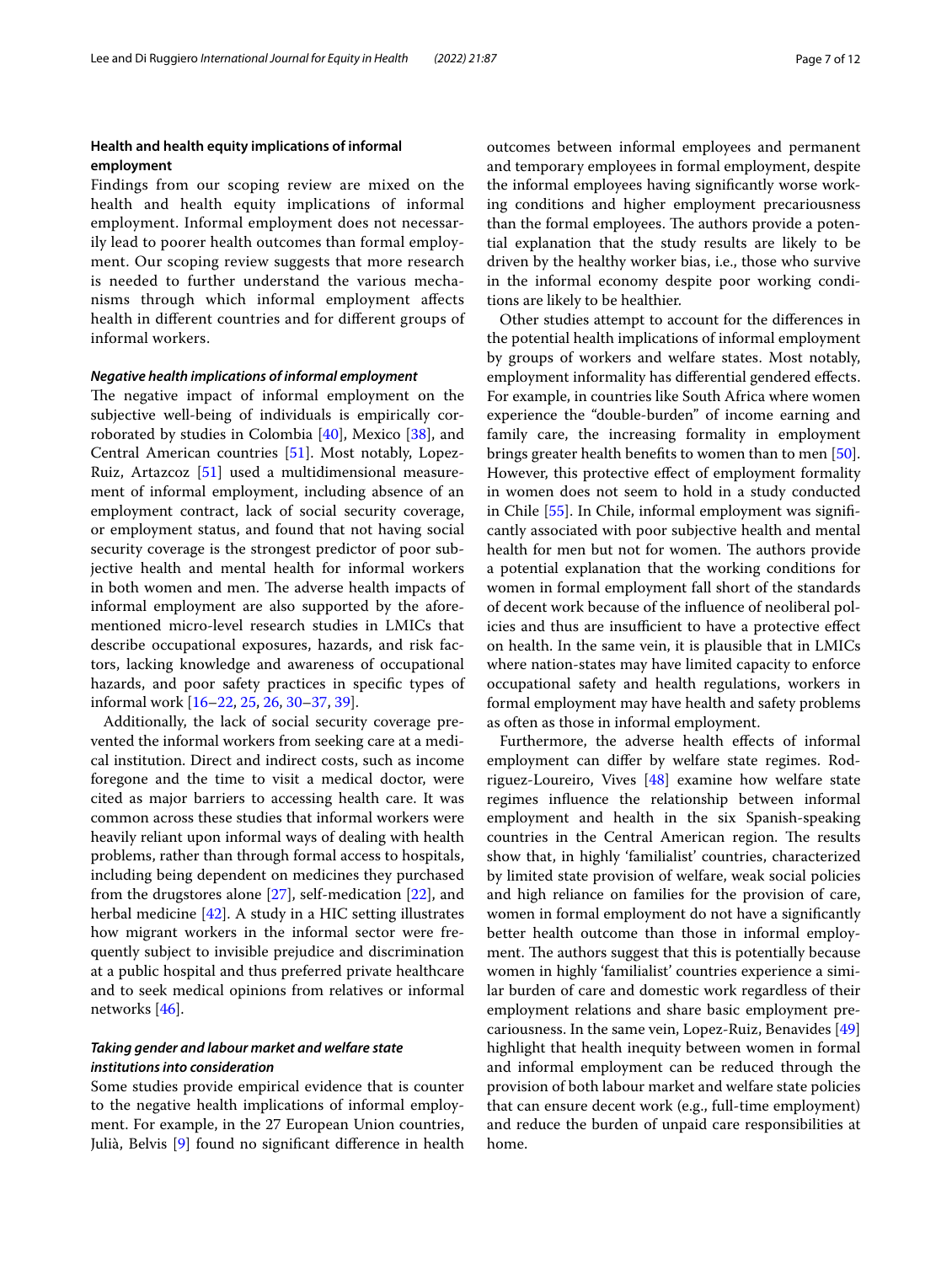Lastly, a case study explored the experiences of individuals providing unpaid, home-based renal care in rural British Columbia, Canada [[52\]](#page-11-18). A feminist political economy lens allowed the authors to contextualize the experiences of informal care providers within the domestication of health care as well as a shift towards smaller government through privatization. This study also highlights that the informalization of labour is a prominent feature of broad, neo-liberal policy trends that attempt to shift the substantial amount of work and responsibility from state institutions to individual workers.

#### **The politics of health care reform for informal workers**

Few studies discussed the politics of expanding access to health care for informal workers at a more macro level. Lavers [[57](#page-11-22)] analyzes the Ethiopian pathway to health insurance expansion for informal workers. By drawing on the 'Adapted Political Settlements' framework, the author highlights that the centralisation of power within the ruling coalition during 2001–12 was an important driver of the reform. The ruling party's commitment to self-reliance and resource mobilisation for development aligned with the policy idea of health insurance, and the dominance of power enabled overcoming opposition against health insurance expansion. Harris [[58\]](#page-11-23) explored the politics of policy adoption to provide healthcare access and financial protection for people in the informal sector in Mexico and Turkey. The author highlights that conservative political parties played critical roles in adopting the reform policy while labor unions and left-wing parties opposed the reform. Both Lavers [[57](#page-11-22)] and Harris [[58](#page-11-23)] point out that the pathways of the health care reforms for informal workers in developing economies were different from that of advanced industrial countries with a large working class and a high level of formality in labour market. That is, unlike the advanced industrial countries, left-wing political parties and labor unions did not drive the social policy reforms in LMICs context. Macro-level empirical studies, despite rarely conducted, identify key political and economic actors and their interactions that are crucial to the development of upstream labour market and welfare state policies leading to health inequities. The political analysis provides a deeper understanding of not only the political economic causes of health inequities at a macro-level but also of the interventions to reduce these inequities in different political, economic, social contexts.

## **Policy interventions to improve health of informal sector workers**

In LMICs, the extension of health insurance to informal sector workers remains a key challenge. Different health insurance schemes and enrollment strategies were adopted by the governments to extend the coverage to informal sector workers and improve the retention of members, including the quasi-mandatory enrollment strategies in Tanzania [[67](#page-11-25)] and mandatory micro health insurance in Nigeria [[66](#page-11-32)]. While a study conducted in Bangladesh found that the healthcare utilization is significantly higher in the insured of a community-based health insurance scheme than the uninsured, in other studies enrollment rates only temporarily increased despite improved access to health care  $[66, 67]$  $[66, 67]$  $[66, 67]$  $[66, 67]$  $[66, 67]$ . The barriers to the enrollment and low retention rates among informal workers include, but not limited to, poor governance [\[64\]](#page-11-33), unaffordable premium rates  $[63]$  $[63]$ , and a lack of awareness and insurance literacy [[59](#page-11-24), [61\]](#page-11-35).

Because informal workers remain excluded from the health and safety regulatory system, diverse interventions were attempted to extend occupational health and safety to informal workers, including the development of a health and safety program by non-governmental organizations with urban street vendors in South Africa [[68](#page-11-26)] and by community stakeholders in rural Thai settings  $[69]$  $[69]$  $[69]$ and awareness program on various occupational health hazards among the ragpickers in India [[70\]](#page-11-27). Even though informal workers are given the right to refuse dangerous work as in the case of South African mine workers [\[71](#page-11-28)], signifcant gaps in implementation were identifed due to the predominant practice of non-confrontational consultation with supervisors.

## **Expert opinions from a modifed e‑Delphi survey**

We received 14 responses from 64 potential participants in the frst round and 8 responses in the second round despite repeated follow-up. The low response rate is potentially due to the COVID-19 pandemic that afected the academic community personally and professionally. In general, participants indicated agreement with the four research gaps identifed by the authors based on the scoping review: (1) a lack of consensus on the defnition of informal employment within literature reviewed including health studies; (2) an underdeveloped level of understanding of diferent health and health equity implications of informal employment by countries, groups of workers, and sectors; (3) less attention is being given in research to explore the intersections between gender and informal employment; (4) dearth of policy studies on the relationship between informal work and health.

Most of the participants agreed that there is a lack of consensus on the defnition of informal employment in health studies (64.3% and 87.5% in the frst and second round, respectively). In particular, participants indicated that there is also considerable confusion amongst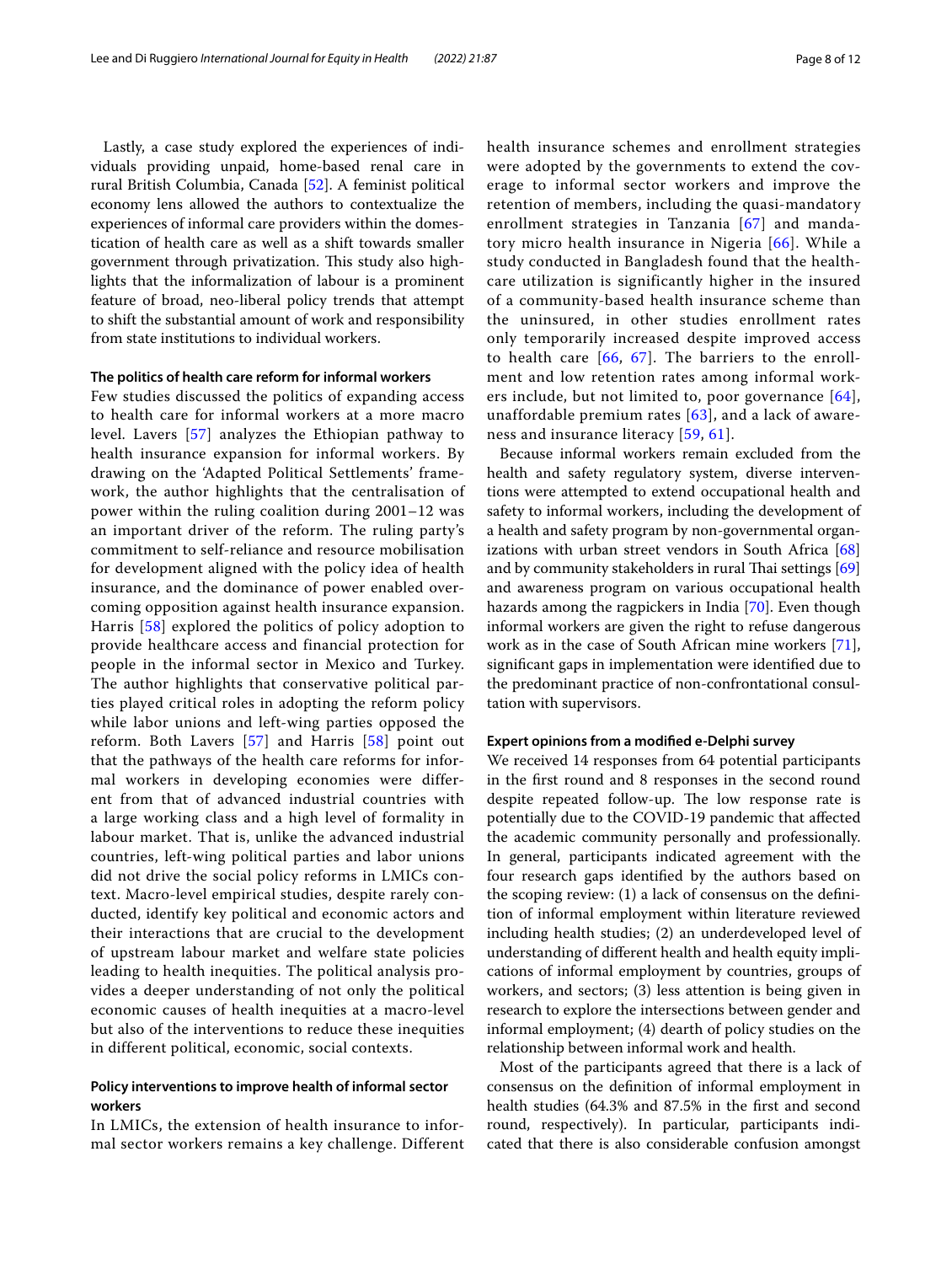terms such as informal, precarious, and non-standard employment in research and policy contexts. Participants emphasized that these terms overlap but are not synonymous and thus need to be used based on a precise definition and not be used interchangeably. There was a high level of consensus on the usefulness of the concept of informal employment in highlighting health inequities across employment relations and working conditions (78.6% and 87.5% in the frst and second round, respectively), the need for more comparative policy research (71.4% and 62.5%, respectively), more qualitative health research (92.9% and 87.5%, respectively), and research on the intersection between gender and informal employment (78.6% and 62.5%, respectively).

The lack of consensus among respondents was only in the area of informal care and domestic work. The majority in the frst round and half of the participants in the second round (78.6% and 50%, respectively) agreed that unpaid care and domestic work need to be more meaningfully integrated into the concept of informal employment. Some participants commented on the need for distinguishing between paid domestic work and unpaid care work for one's own family. While paid domestic work is already integrated into the concept of informal employment, unpaid care work remains a contentious issue. Some argued that reproductive work (unpaid care and domestic work) needs to be recognized as work or employment, because their 'work' enables others to work and remain productive and thus is crucial for the health of the economy and society. Others argued that unpaid care of one's own family should not be integrated within the broad defnition of informal employment. It was emphasized that policies that could improve the working conditions and level of social protections for the informal workforce are not of the same nature as policies that should be developed for unpaid caregivers for members of their own family.

#### **Discussion**

This scoping review synthesized available academic and grey literature on the health and health equity implications of informal employment, which is of considerable importance to further understand the pre-existing challenges faced by informal workers and the unequal impacts of the COVID-19 pandemic globally. The modifed e-Delphi survey showed overall consensus about research gaps we identified in literature. The majority of participants in the modifed e-Delphi survey agreed that there is a lack of consensus on the defnition of informal work and a need to improve conceptual clarity.

The application of well-established conceptual frameworks in the work literature strengthened our analysis of the health and health equity implications of informal employment. These micro- and macro-level frameworks held up well by providing a useful lens for characterizing and analyzing the structural pathways that can produce and reproduce associations between health or health equity and employment relations, as well as the complex pathways between employment relations and health, the mechanisms linking health and gender inequities and employment relations, and the multiple levels at which interventions can be targeted. The findings of this study showed evidence that, although all informal workers share some forms of fundamental vulnerability, including harmful working conditions and limited access to health and social protections, the related health implications vary according to the sub-groups of workers (e.g., gender) and the country context (e.g., type of welfare state or labour market characteristics). Given the diferent contexts in which labour informality is unfolding, we could also learn a great deal from context-sensitive studies – contexts including country, sociodemographic characteristics of informal workers, and labour market and welfare state institutions and policies. Moreover, the interactions between informal employment and various axes of social inequality such as, but not limited to, gender, social class, and immigration status, should be investigated in future studies [[51\]](#page-11-17).

In this review, we identifed relatively few articles in HICs published between 2015 and 2019 that associated informal employment with health. On the one hand, this implies that there is a perceived low frequency of informal employment in HICs that deters the investigation of the health and health inequity implications of informal employment  $[8, 9]$  $[8, 9]$  $[8, 9]$ . On the other, it remains to be seen whether other concepts such as precarious employment or non-standard employment may be more useful or relevant to capturing the work experience of vulnerable workers in HICs. The rise of informal work arrangements in HICs requires a much more nuanced understanding of the informal employment by countries, groups of workers, and sectors.

However, despite the relative paucity of literature in HIC contexts, our fndings suggest that there has been a growing interest in studying informal employment and its health implications in HICs as well as in LMICs. Most notably, most of the reviewed studies in HICs shed light on the gendered nature of informal employment with a focus on examining the health of informally employed domestic and care workers. This trend can be understood in the context of what some scholars have already suggested that 'a new wave of informalization' is emerging in many HICs where informal employment had seemingly disappeared in the process of modernization and remained invisible in official statistics due to its illegal nature [\[72](#page-11-37)]. Moreover, the increasing recognition of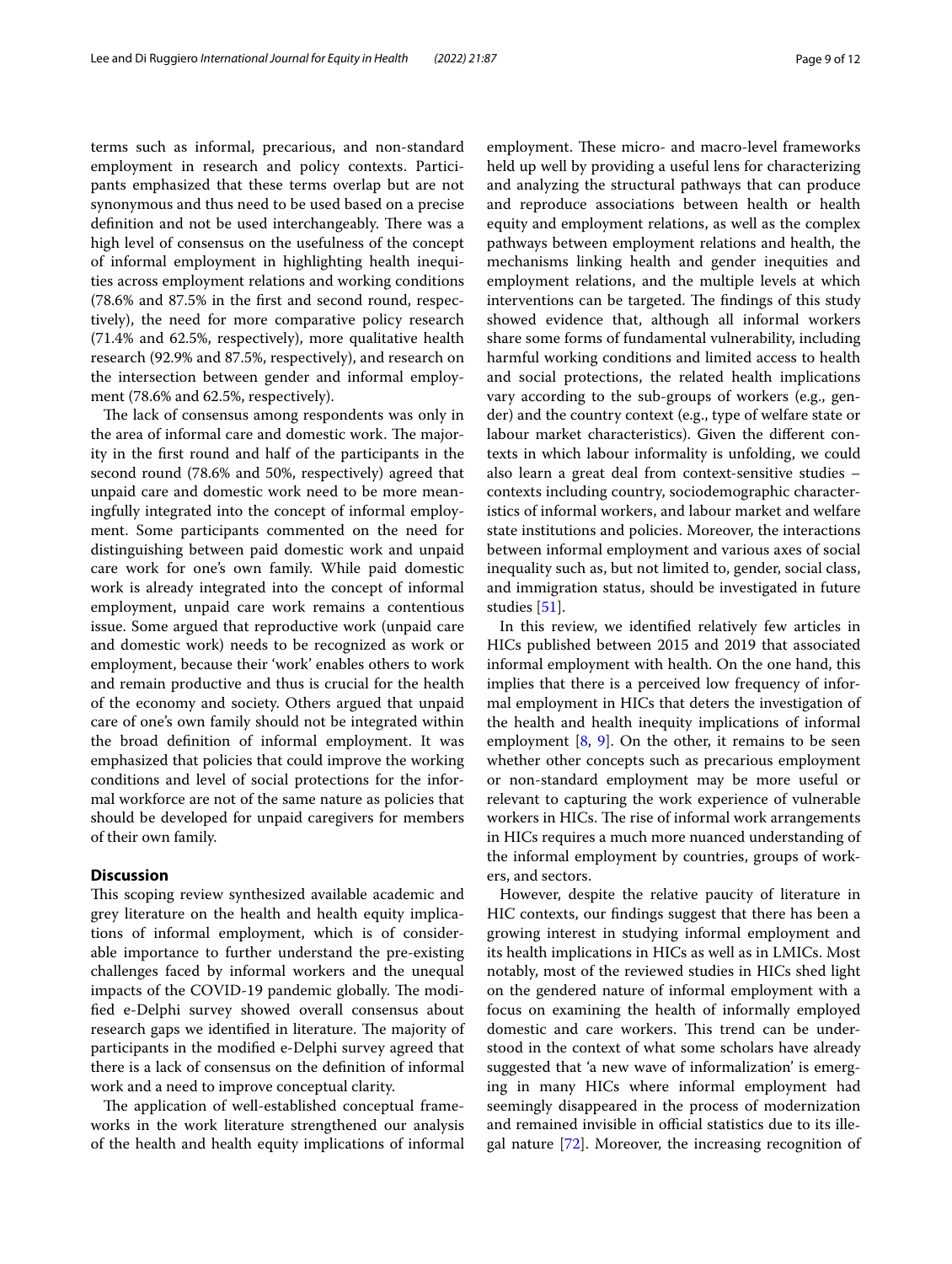female immigrants or migrant workers from LMICs, who predominate in care and domestic work in the informal sector of HICs, highlights the interconnected nature of the informal world of work between HICs and LMICs. This also reminds us of the universal nature of the SDGs in that the interconnected goals apply to all countries rather than only intended for action in LMICs.

As previously noted, some participants in the modifed e-Delphi survey raised a concern about the conceptualization of care and domestic work, especially in relation to incorporating unpaid care of one's own family into the concept of informal work and resultant vagueness or conceptual fuzziness. Nevertheless, some of the included studies highlight the crucial issue of women's unequal share of unpaid care and domestic work and its implications on women's experiences in the labour market [\[48](#page-11-16), [50,](#page-11-30) [55\]](#page-11-19). In the context of the "double-burden" of income earning and family care imposed predominantly on women, the increasing formality in employment brings greater health benefts to women than to men [[50](#page-11-30)]. However, this protective efect of employment formality is generated only if the increasing formality in employment ensures better social protection that can address women's unpaid care work  $[48, 55]$  $[48, 55]$  $[48, 55]$  $[48, 55]$ . It seems valid to incorporate into the study of informal work unpaid care and domestic work for one's own family, which is inextricably intertwined with women' opportunities to engage in paid employment and the type and quality of jobs they can take.

The majority of existing research in LMICs focused on describing harmful working conditions, i.e., occupational exposures, hazards, and risk factors, such as physical, chemical, biological, ergonomic, and psychosocial hazards. While this type of research remains vital, less is known about the policies that are needed to protect informal workers and promote their health and well-being. We found few policy studies, and these were restricted to either occupational health and safety issues or the extension of health insurance to informal workers in LMICs. It is necessary to investigate the diferential impacts of policy and program interventions, which are not only targeted to occupational health and safety and health insurance, but also employment, education and care policies, and the mechanisms that link interventions addressing informal employment to the health of informal workers. Given the gendered nature of informal employment, we also need more gender- and equityfocused analyses of policies that can shape the experience of informal workers.

This study combining the results from a scoping review and e-Delphi survey is not without limitations. Firstly, our search was limited to empirical studies published online between January 2015 and December 2019 and written in English. By limiting the date range and language of publication, we may have missed some relevant literature. Although we found more articles were published in LMICs than in HICs, it is still possible that we did not capture the diverse and multi-faceted problems in non-English-speaking countries. Future research is needed to extend the period of publication and expand the scope of the literature review and e-Delphi survey to other languages to thoroughly integrate the research fndings and enhance comparability across countries. Secondly, we included "health" and "wellbeing" into the search terms and thus were unable to rule out the possibility of inadvertently excluding relevant empirical literature that do not necessarily have the terms in the title, abstract, or keywords. However, our attempt to use wellestablished theoretical frameworks to map out existing knowledge can meaningfully contribute to illuminating research gaps and potential directions of future research. Thirdly, we had a low participation rate for the modified e-Delphi survey. In addition, while we acknowledge that research on informal work can be infuenced by several factors including researcher and institutional interests, we did not include these types of questions in the e-Delphi survey. Despite these limitations, our fndings provide a solid ground for understanding both some forms of fundamental vulnerability shared by all informal workers and diferent health and health equity implications of informal employment by countries, groups of workers, and sectors in pre-pandemic period. As suggested by participants in the modifed e-Delphi survey, future studies should examine which combination of social, economic and health policies work best to protect the health of informal workers, for whom, under what contextual circumstances, and with what efects on health and health equity during the pandemic and beyond.

#### **Conclusions**

This scoping review highlighted the growing production of research and policy studies focused on informal employment and their health and health equity impacts in HICs as well as in LMICs. The health and health equity implications of informal employment have been further amplifed during the COVID-19 pandemic. Empirical studies conducted in many countries have shown that informal workers are exposed to harmful working conditions and poor access to health care. Without underestimating such harsh realities facing informal workers, our scoping review illuminates that the health and health equity implications of informal employment can be markedly diferent by groups of workers (e.g., gender, immigrant status) and by countries (e.g., labour market and welfare state characteristics). In this respect, further studies are required to improve our understanding of the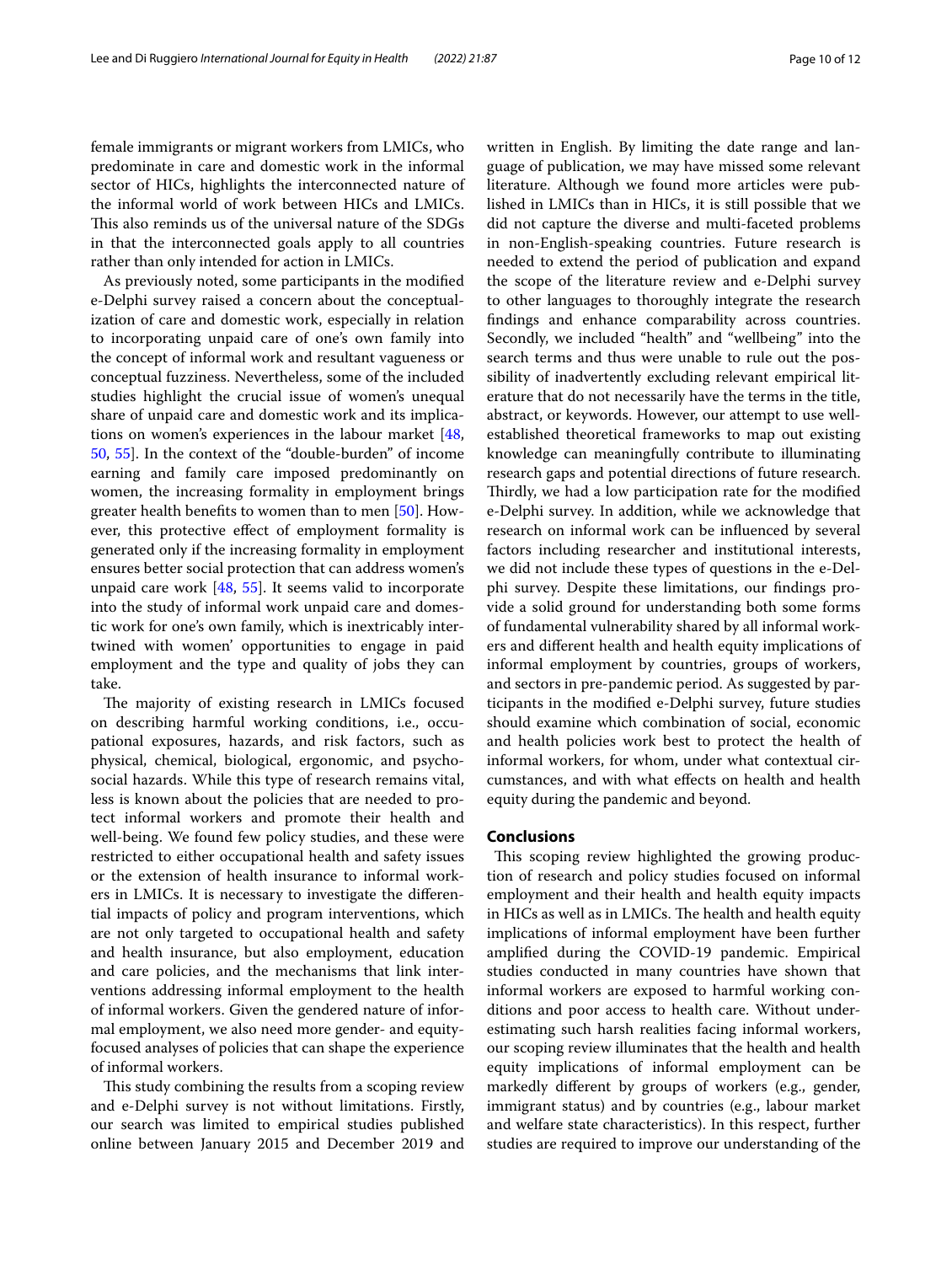various mechanisms through which informal employment afects health in diferent countries and for diferent groups of informal workers. In particular, global studies need to take an explicit gendered perspective, especially due to the gendered nature and health efects of informal employment. In making the transition from the informal to the formal economy, countries should consider the ways in which informal employment intersects with gender and other social factors such as social class, race/ethnicity, age, and migrant status.

#### **Abbreviations**

HICs: High-income countries; LMICs: Low-and-middle-income countries; ILO: International Labour Organization; WHO: World Health Organization; UN: United Nation; SDG: Sustainable Development Goal.

#### **Supplementary Information**

The online version contains supplementary material available at [https://doi.](https://doi.org/10.1186/s12939-022-01684-7) [org/10.1186/s12939-022-01684-7](https://doi.org/10.1186/s12939-022-01684-7).

**Additional fle 1.**

#### **Acknowledgements**

 The authors would like to thank everyone who participated in our modifed e-Delphi survey, the Canadian Institutes of Health Research (CIHR) for supporting this project, and Caroline Godbout for providing technical support.

#### **Authors' contributions**

JYL and EDR conceived and designed the scoping review and modifed e-Delphi survey. JYL extracted and analyzed data under the supervision of EDR. JYL drafted the initial version of this manuscript. EDR revised each version of the manuscript and provided substantial inputs. All authors approved the final manuscript.

#### **Funding**

This study was fnancially supported by the Canadian Institutes of Health Research (CIHR).

#### **Availability of data and materials**

All data analysed during this study are included in this published article.

#### **Declarations**

#### **Ethics approval and consent to participate**

 This article was conducted in accordance with permission from the Research Ethics Board at the University of Toronto, Canada, under the protocol reference number 00039096.

#### **Consent for publication**

Not applicable.

#### **Competing interests**

The authors declare that they have no competing interests.

Received: 26 November 2021 Accepted: 31 May 2022 Published online: 21 June 2022

#### **References**

<span id="page-10-0"></span>1. ILO. Women and men in the informal economy: A statistical picture. Geneva: International Labour Organization; 2018.

- <span id="page-10-1"></span>2. Charmes J. Dimensions of resilience in developing countries: Informality, solidarities and carework. Cham, Switzerland: Springer; 2019.
- <span id="page-10-2"></span>3. Bajwa U, Gastaldo D, Ruggiero ED, Knorr L. The health of workers in the global gig economy. Globalization and Health. 2018;14:124.
- <span id="page-10-3"></span>4. ILO. Impact of lockdown measures on the informal economy. Geneva: International Labour Organization; 2020.
- <span id="page-10-4"></span>5. WHO/EURO. COVID 19 health equity impact policy brief: Informal workers. Copenhagen: World Health Organization Regional Office for Europe; 2020.
- <span id="page-10-5"></span>6. Côté D, Durant S, MacEachen E, Majowicz S, Meyer S, Huynh A-T, et al. A rapid scoping review of COVID-19 and vulnerable workers: Intersecting occupational and public health issues. Am J Industrial Med. 2021;64(7):551–66.
- <span id="page-10-6"></span>7. ILO. COVID-19 and care workers providing home or institution-based care. Geneva: International Labour Organization; 2020.
- <span id="page-10-7"></span>8. Julià M, Tarafa G, O'Campo P, Muntaner C, Jódar P, Benach J. Informal employment in high-income countries for a health inequalities research: A scoping review. Work. 2016;53:347–56.
- <span id="page-10-8"></span>9. Julià M, Belvis F, Vives A, Tarafa G, Benach J. Informal employees in the European Union: Working conditions, employment precariousness and health. J Public Health. 2019;41(2):E141-E51.
- <span id="page-10-9"></span>10. Mitchell M, Murray J. The changing workplaces review: An agenda for workplace rights. Toronto: Ministry of Labour, Ontario; 2017.
- <span id="page-10-10"></span>11. Benach J, Muntaner C, Santana V. Employment conditions and health Inequalities. Final Report to the WHO Commission on Social Determinants of Health. Geneva: WHO; 2007.
- <span id="page-10-11"></span>12. Arksey H, O'Malley L. Scoping studies: Towards a methodological framework. Int J Soc Res Methodol. 2005;8(1):19–32.
- <span id="page-10-12"></span>13. Jorm AF. Using the Delphi expert consensus method in mental health research. Aust N Z J Psychiatry. 2015;49(10):887–97.
- 14. Hasson F, Keeney S. Enhancing rigour in the Delphi technique research. Technol Forecasting Soc Change. 2011;78(9):1695–704.
- <span id="page-10-13"></span>15. Dalkey N. An experimental study of group opinion: The Delphi method. Futures. 1969;1(5):408–26.
- <span id="page-10-14"></span>16. Asibey MO, Amponsah O, Yeboah V. Solid waste management in informal urban neighbourhoods. Occupational safety and health practices among tricycle operators in Kumasi, Ghana. 2019;29(6):702–17.
- <span id="page-10-22"></span>17. Black M, Karki J, Lee ACK, Makai P, Baral YR, Kritsotakis EI, et al. The health risks of informal waste workers in the Kathmandu Valley: A cross-sectional survey. Public Health. 2019;166:10-8.
- 18. Jerie S. Occupational risks associated with solid waste management in the informal sector of Gweru, Zimbabwe. J Environ Public Health. 2016;2016:14.
- <span id="page-10-23"></span>19. Ohajinwa CM, van Bodegom PM, Vijver MG, Olumide AO, Osibanjo O, Peijnenburg W. Prevalence and injury patterns among electronic waste workers in the informal sector in Nigeria. Inj Prev. 2018;24(3):185–92.
- <span id="page-10-24"></span>20. Ohajinwa CM, Van Bodegom PM, Vijver MG, Peijnenburg W. Health risks awareness of electronic waste workers in the informal sector in Nigeria. Int J Environ Res Public Health. 2017;14(8):16.
- <span id="page-10-15"></span>21. Tlotleng N, Kootbodien T, Wilson K, Made F, Mathee A, Ntlebi V, et al. Prevalence of respiratory health symptoms among landfll waste recyclers in the city of Johannesburg, South Africa. Int J Environ Res Public Health. 2019;16(21):9.
- <span id="page-10-16"></span>22. Batool Z, Akram M, Anjum F, Faiz S, Ibrahim M. Occupational hazards and health status of trash picker children in Faisalabad city, Punjab, Pakistan. 2015;6(5S2):590–5.
- <span id="page-10-17"></span>23. Biswas R, Chaudhuri AG, Samanta A. A study of the socio-demographic profle and morbidity pattern among the clay artisans of Kolkata, India. 2019;39(3):425–30.
- <span id="page-10-18"></span>24. Ishimaru T, Arphorn S, Jirapongsuwan A. Hematocrit levels as cardiovascular risk among taxi drivers in Bangkok, Thailand. Ind Health. 2016;54(5):433–8.
- <span id="page-10-19"></span>25. Calys-Tagoe BNL, Clarke E, Robins T, Basu N. A comparison of licensed and un-licensed artisanal and small-scale gold miners (ASGM) in terms of socio-demographics, work profles, and injury rates. BMC Public Health. 2017;17:8.
- <span id="page-10-20"></span>26. Rios MA, Nery AA. Working and health conditions reported by informal commerce workers. Texto & Contexto - Enfermagem. 2015;24(2):390-8.
- <span id="page-10-21"></span>27. Sychareun V, Vongxay V, Thammavongsa V, Thongmyxay S, Phummavongsa P, Durham J. Informal workers and access to healthcare: A qualitative study of facilitators and barriers to accessing healthcare for